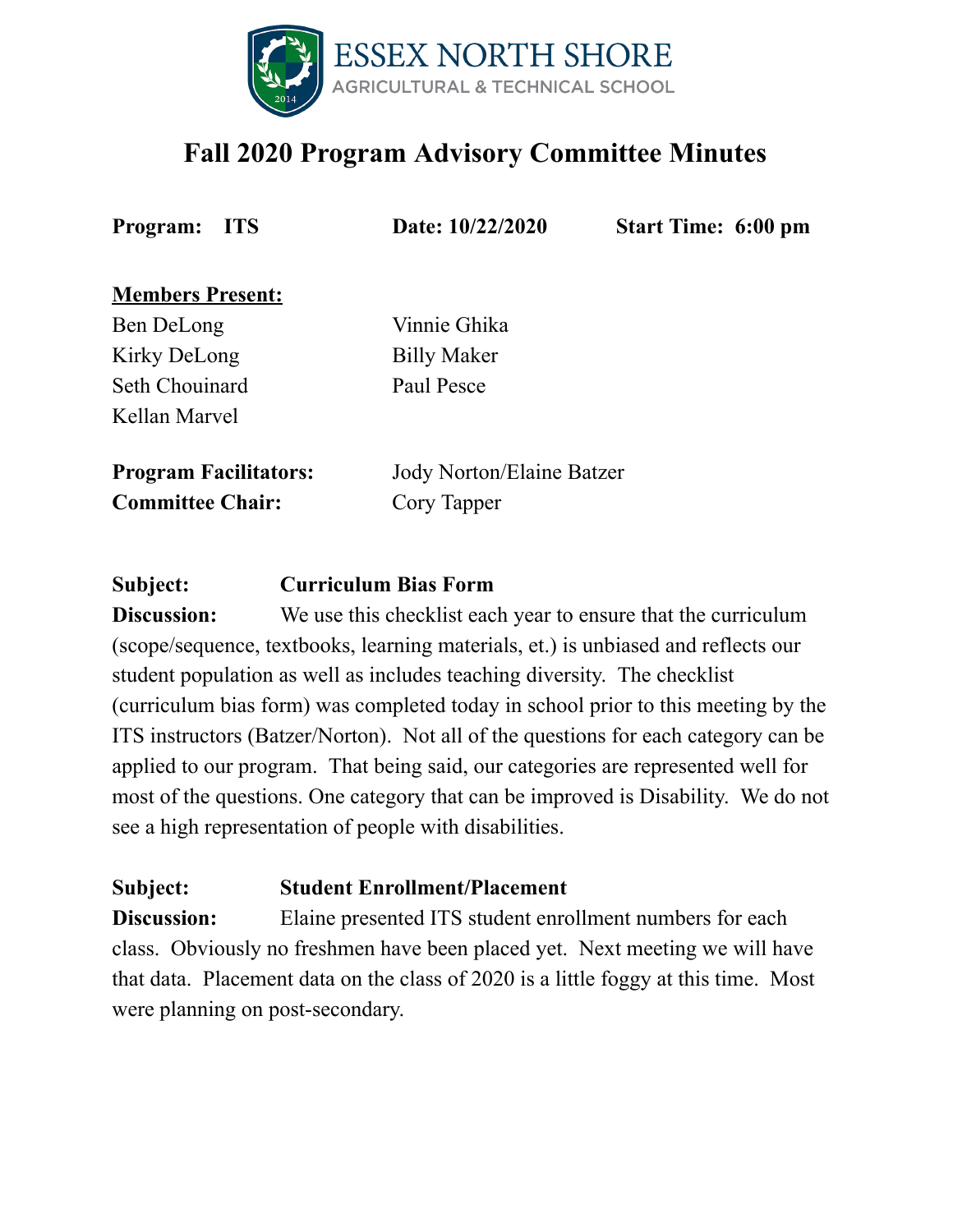

# **Subject: Welcome Two New Members Discussion:** We welcomed two new members tonight. Kellan Marvel and Paul Pesce. We are very excited to have them with us. We are also heavily recruiting our TEALs volunteer from Microsoft to join this committee.

# **Subject: Remote Learning Best Practices**

**Discussion:** ITS is using Schoology as our learning management platform. It is working well for the hybrid model. Use of Aspen for grading / attendance / report cards is somewhat sloppy at this time. Jody did a show and tell of his Schoology page and netacad courses to show what his students are experiencing. Jody and Elaine make use of the large TV's in the shop for labs. This has helped students with the social distancing rules.

#### **Subject: New Trends in the Occupational Area**

**Discussion:** Ben DeLong stated the AWS certification is very important at his place of employment. All new hires are required to be AWS practitioner certified. Google cloud & AWS competing. Corey added Azure and 365. Obvious trend right now is working remotely. Kellan suggested database skills are needed and very valuable.

## **Subject: Employment Outlook**

**Discussion:** Covid is taking a toll on employment outlook. Many of our regular coops have been put on hold due to Covid and the effects it has had on the economy. We will continue to look for additional opportunities.

**Subject: Portfolios Discussion:** Jody shared some of last year's senior portfolios. Invited all members to participate next spring.